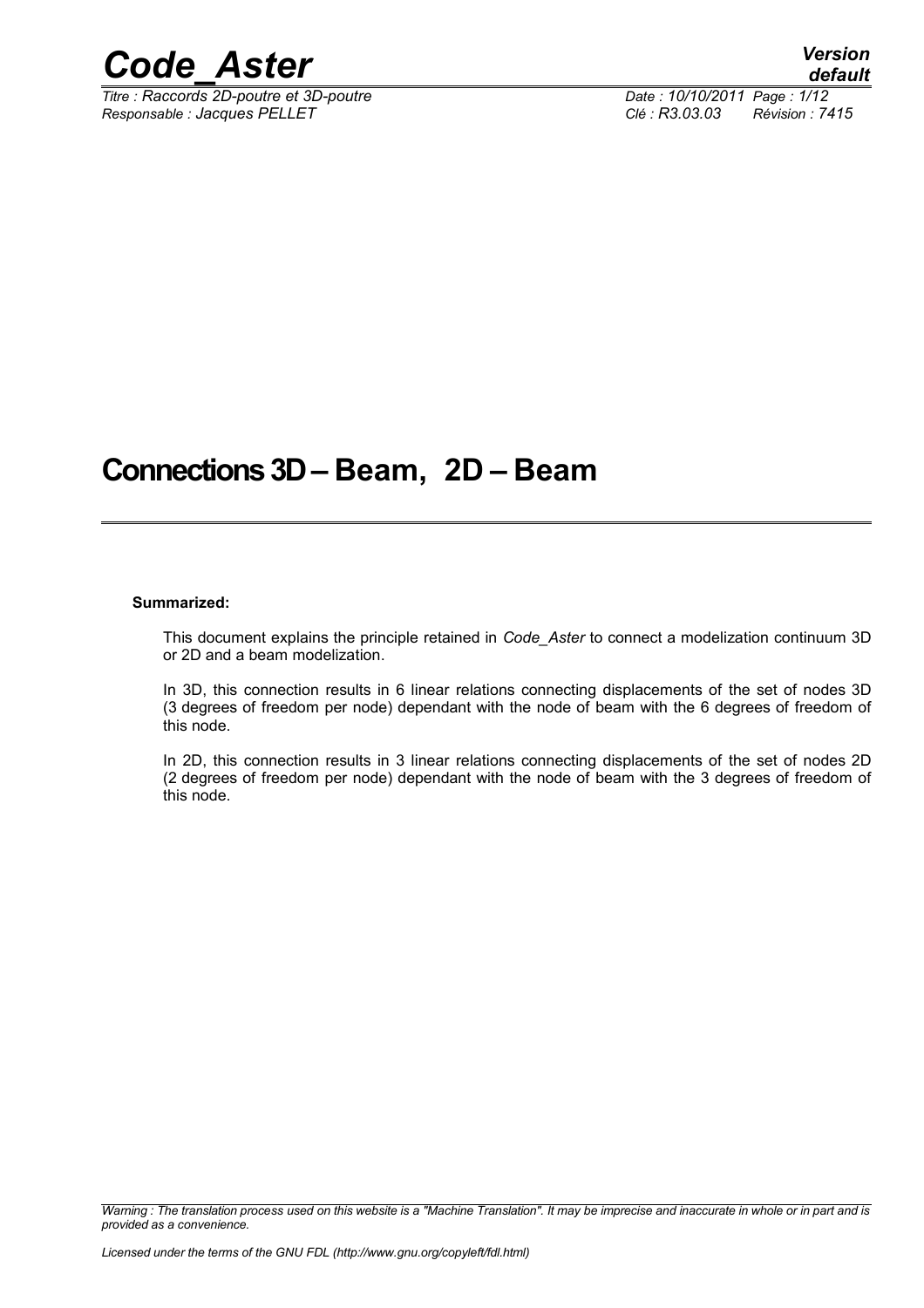*Titre : Raccords 2D-poutre et 3D-poutre Date : 10/10/2011 Page : 2/12 Responsable : Jacques PELLET Clé : R3.03.03 Révision : 7415*

## **Contents**

*Warning : The translation process used on this website is a "Machine Translation". It may be imprecise and inaccurate in whole or in part and is provided as a convenience.*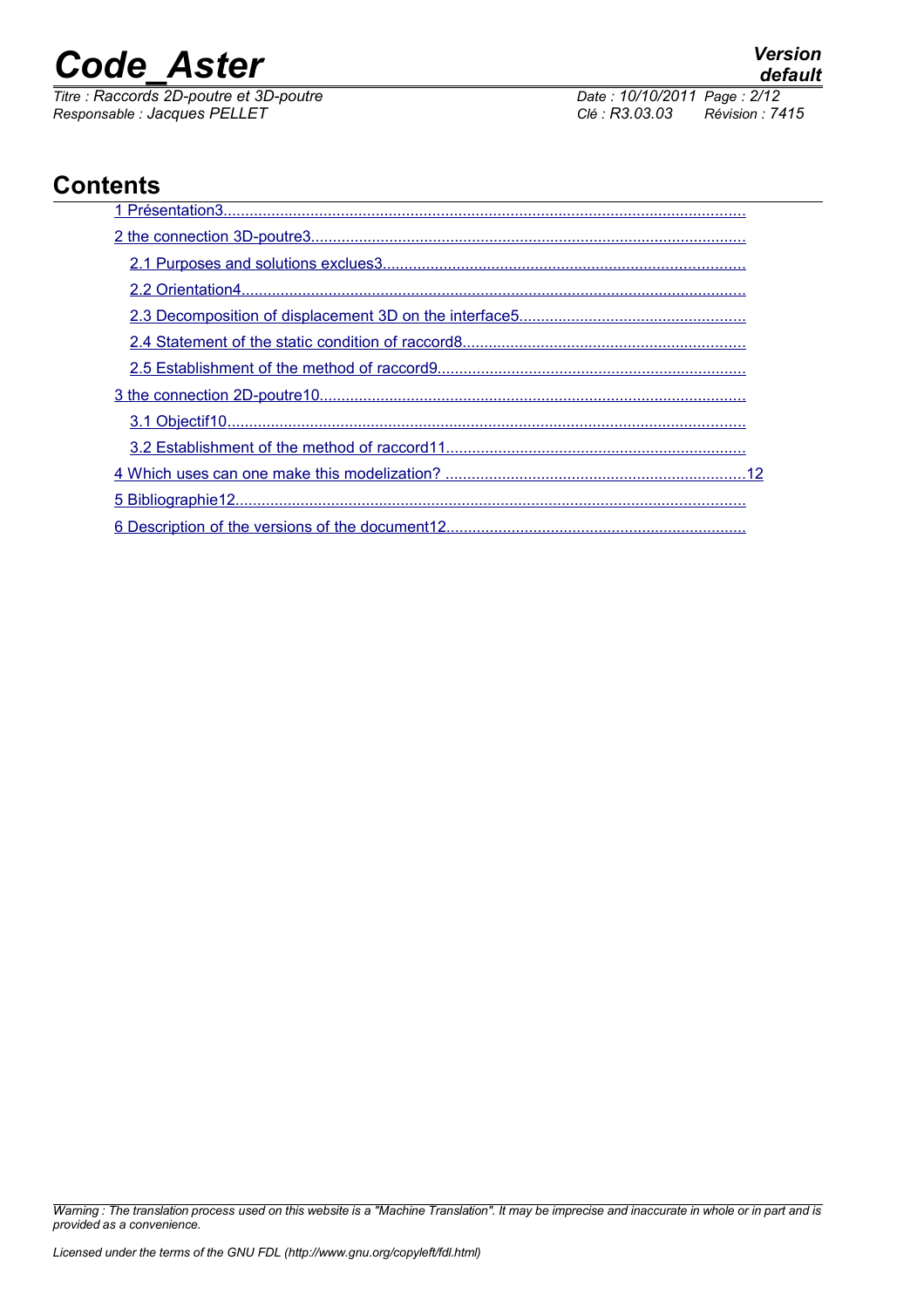*Titre : Raccords 2D-poutre et 3D-poutre Date : 10/10/2011 Page : 3/12 Responsable : Jacques PELLET Clé : R3.03.03 Révision : 7415*

## **1 Presentation**

<span id="page-2-2"></span><span id="page-2-0"></span>the command employed to treat the connections between beam elements and elements 2D or 3D is AFFE CHAR MECA [U4.25.01], key words LIAISON ELEM and OPTION = "3D\_POU" or "2D\_POU".

## **2 The connection excluded**

### **2.1 3D-beam Purposes and solutions**

<span id="page-2-1"></span>When one wishes to finely analyze part of a slender structure complexes [Figure 2.1-a], one can, to minimize the size of the mesh to be handled, to want to represent structure by a beam "far" from the part being analyzed. The goal of schematization by a beam is 3D to bring realistic boundary conditions to edges of the part modelled and with a grid in continuum. The connection 3D - Beam must thus meet the following requirements:

- **P1** Power to transmit the forces of beam (torsor) to the mesh 3D
- **P2** not to generate "parasitic" stresses (even of stress concentration), because it would then be necessary to place the connection far from the zone to be sufficiently analyzed so that these disturbances are attenuated in the zone of study.
- **P3** not to support the kinematical conditions or the static conditions of connection one compared to the other. It must be equivalent to bring back a load vector force or of displacement to the limits of the field 3D.
- **P4** Admettre unspecified behaviors on both sides of connection (elasticity, plasticity…) and to also allow a dynamic analysis.



**Appear 2.1-a**

If these goals are achieved one will be able to also use the rules of connection 3D to deal with the problem of the fixed support of a beam in a solid mass. However the distribution of the stresses in the solid mass around the fixed support will remain rather coarse and will have to be used with precaution. It is preferable to net the connection in 3D then to prolong the starter of the mesh 3D of the section of beam by one of the beam elements with connection 3D/Poutre [Figure 2.1-b].

*Warning : The translation process used on this website is a "Machine Translation". It may be imprecise and inaccurate in whole or in part and is provided as a convenience.*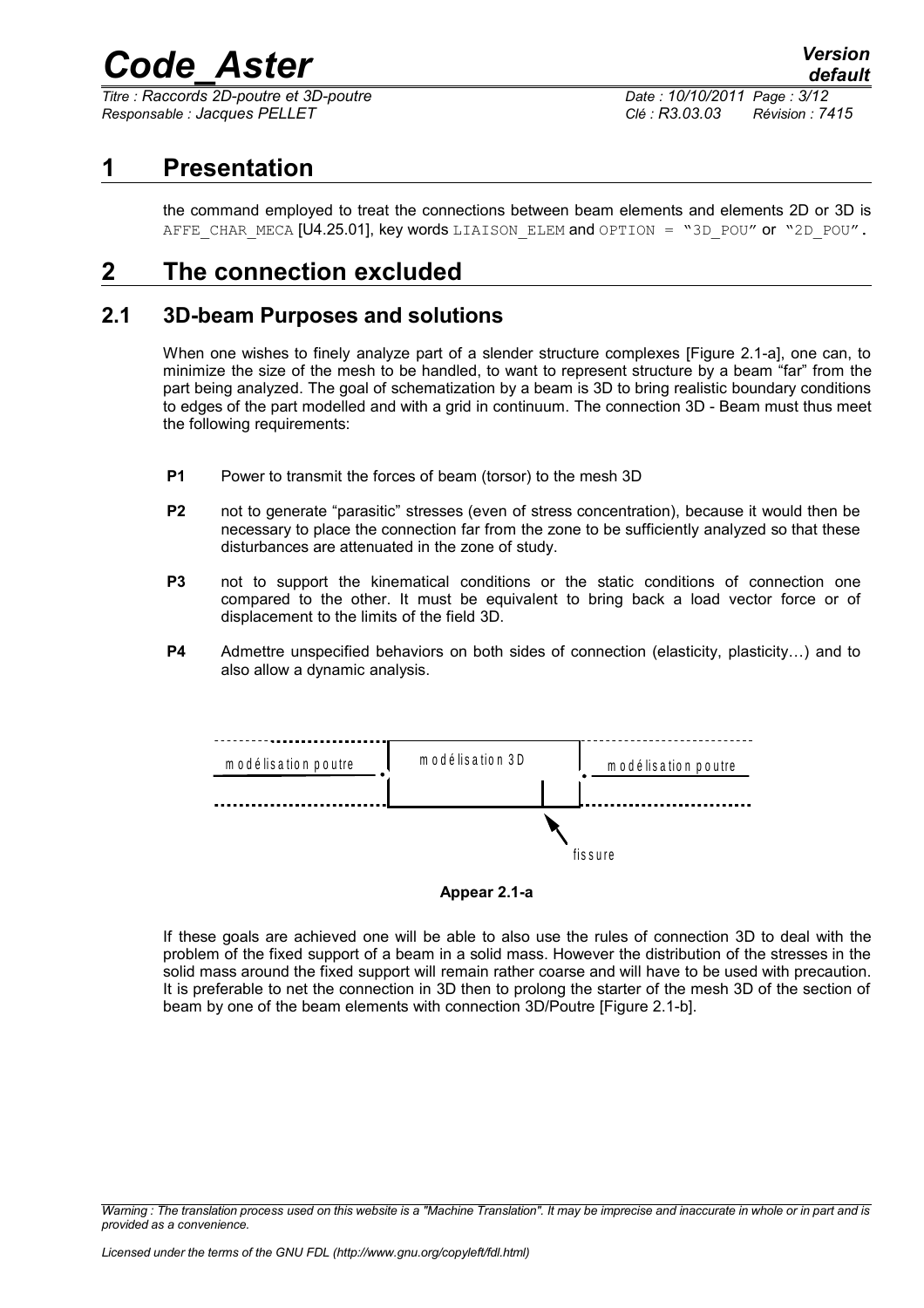

**Appear 2.1-b**

Within sight of purposes 1 to 4, one can eliminate two current techniques of connection right now:

- 1) the first which brings back all the connection to the processing of conditions of connections between the points in opposite to the intersection of the neutral axis of the beam and solid 3D. Except the difficulty in defining correctly the "specific" rotation of the material point belonging to solid 3D, one concentrates the forces (concentrated reaction, couple) in this point and one breaks kinematical/static symmetry by privileging a particular kinematics.
- 2) the second solution which completely imposes a displacement of beam (NAVIER BERNOULLI) on the points of the solid mass 3D being at the intersection of solid 3D and of the section of the beam. In elasticity, it is known that the assumption of indeformability of the sections in their plane is only one approximation. Correct from the energy point of view for the beam, it leads to stress concentrations in the vicinity of the limits of the section of junction for solid 3D.

**Note:**

*It goes without saying that all that is presented here is valid only on the assumption of the small disturbances (small displacements).*

## **2.2 Directional sense**

<span id="page-3-0"></span>We will leave the machine elements of the connection:

the field of definite vector  $\sigma$ , *n* forced on the trail of the section *S* of the beam on the solid mass 3D, *n* being the norm with the plane of *S*,

and the field of displacement **u 3D** defined on this same field,

for three-dimensional solid, like:

the torsor **T** of the forces of beam in the geometrical center of inertia *G* of *S* , and the torsor **D** of displacements of beam in this same point,

for the beam.

These mechanical magnitudes are connected by:

conditions of kinematical continuity, equilibrium conditions of the connection.

*Warning : The translation process used on this website is a "Machine Translation". It may be imprecise and inaccurate in whole or in part and is provided as a convenience.*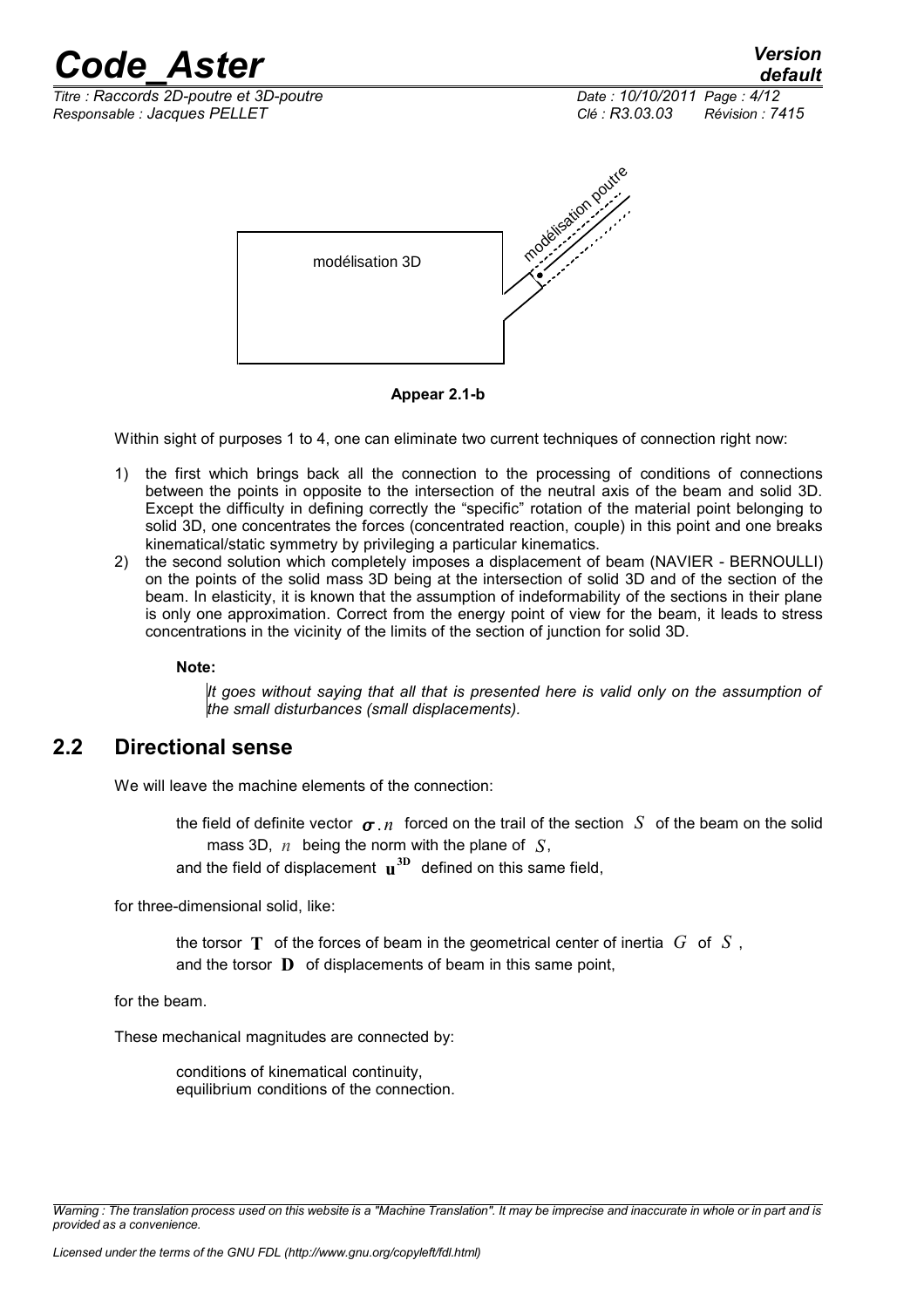*Titre : Raccords 2D-poutre et 3D-poutre Date : 10/10/2011 Page : 5/12 Responsable : Jacques PELLET Clé : R3.03.03 Révision : 7415*

The first conditions are the conditions of connections to impose in an approach "displacement", the seconds result from the weak formulation of the equilibrium via the virtual wor of the actions of contact between beam and solid mass (which is not other than the statement of the "principle" of the action and the reaction writes for the interface *S* ). On surface *S* , one has indeed for any licit  $\{v, T, \Omega\}$ virtual displacement:

$$
\int s.n.v \, dS = F.T + M.\Omega \qquad \qquad \text{eq 2.2-1}
$$

where:

Tet  $\Omega$  are respectively the translation and the infinitesimal rotation of beam:  $\mathbf{D} = (T, \Omega)$ 

Fet M are respectively the resultant and the moment in the beam at the point of connection:  $T = F$ , M

The first member of this equality will provide the scalar product thanks to which one will define the "component beam" of a field of displacement 3D definite on *S* . By means of this scalar product, one will ensure the symmetry of the approach between kinematical conditions and statics of connection (P3) as well as the possibility of treating unspecified behaviors on both sides of connection (P4) since no aspect of behavior appears in the equality of equilibrium used.

#### **The approach:**

One 3D will break up the field of displacement into a part "beam" and a "complementary" part. This will lead us to rather naturally define the conditions of kinematical connection between beam and solid 3D like the equality of the displacement (torsor) of beam and of the beam part of the field of displacement 3D [(§ 2.3)]. Once this made, the equality [éq 2.2-1] will enable us to interpret in static term the conditions of connection and to thus reach the conditions of static connection [(§2.4)].

## **2.3 Decomposition of displacement 3D on the interface**

<span id="page-4-0"></span>the junction between three-dimensional solid *B* and the beam of section *S* is supposed to be plane and of norm *n* parallel with the tangent  $\tau$  with the beam at the point of contact G, geometrical center of inertia of the section  $S$  [Figure 2.3-a].



*G n* τ

(a) Normale au solide = tangente à la poutre

(b) Normale au solide ° tangente à la poutre

#### **Appear 2.3-a**

One thus excludes the case (b) where the beam "does not leave" by perpendicular to surface solid. It should well be understood that this restriction is necessary to the coherence of the connection such as it is considered here since the theory of the beams knows only cuts norm with average fiber: the equilibrium condition [éq 2.2-1] does not have any meaning if *S* is not the cross-section of the beam. If this condition is violated, one will be able to modify the mesh to carry out it as diagram Ci - indicates it below.

*Warning : The translation process used on this website is a "Machine Translation". It may be imprecise and inaccurate in whole or in part and is provided as a convenience.*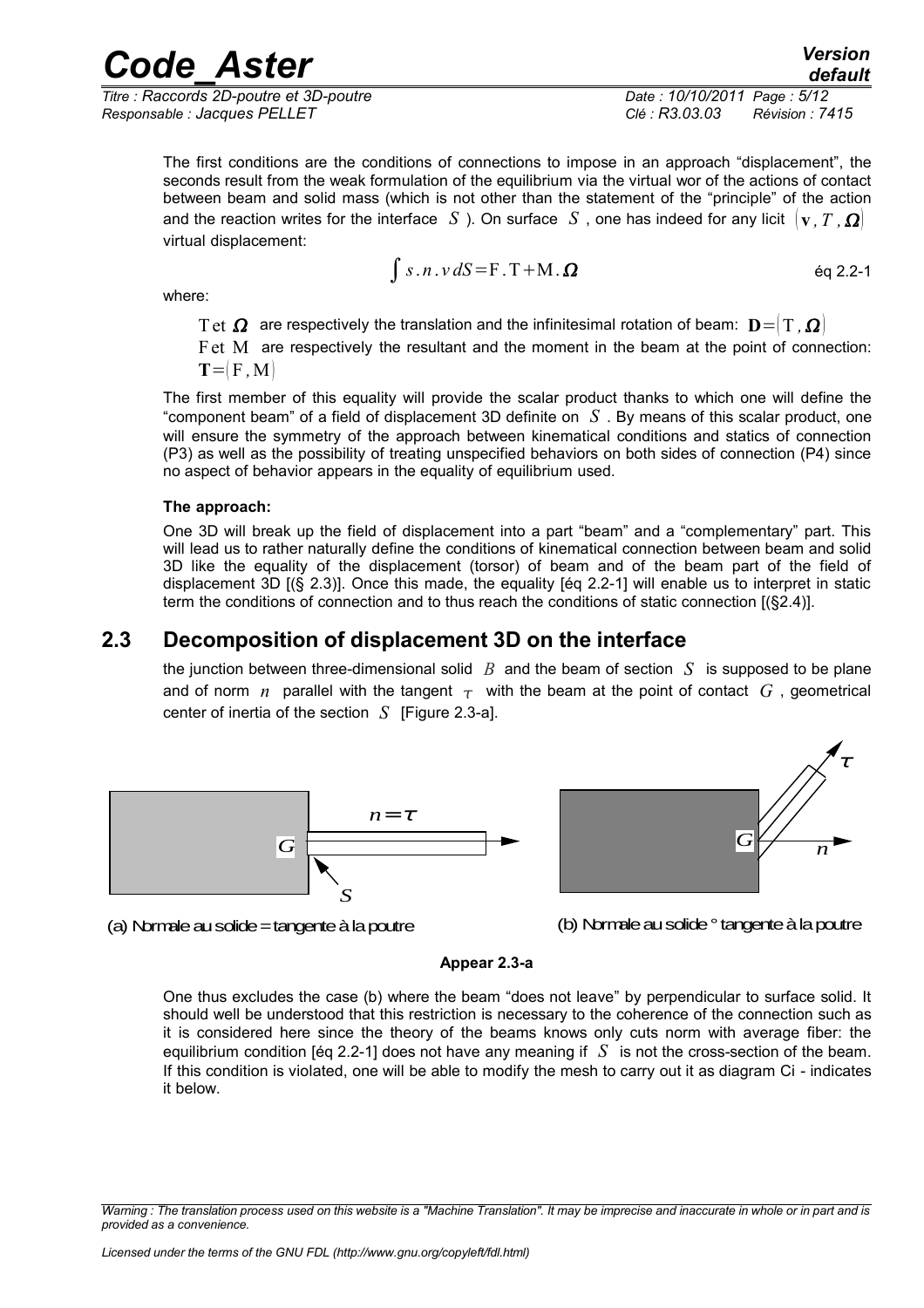

**Appear 2.3-b**

*x* 2

*G*

*x* 1



*G*

 $n \text{ or } \mathbf{e}_3$  the norm with the plane *S*, outgoing with the solid mass 3D,

*S*

 $\bm{\varepsilon}^{\alpha\beta}$ <sup>3</sup>  $=$   $\left(\mathbf{e}_{\alpha}, \mathbf{e}_{\beta}, \mathbf{e}_{3}\right)$  the alternate shape of the mixed product of the basic vectors,

finally I the geometrical tensor of inertia of  $S$  (diagonal in the reference  $\left[\mathbf{e}_1\mathbf{e}_2\right]$  ) and  $A = |S|$ the area of the section *S* .

Let us recall that the tensor of inertia **I** can be defined in an equivalent way by a linear application (mixed representative):

$$
\mathbf{I}(\mathbf{U}) = \int_{S} \mathbf{GM}(x) \wedge (\mathbf{U} \wedge \mathbf{GM}(x)) dx
$$

or a symmetric bilinear application (covariant representative):

$$
\mathbf{I}(\mathbf{U},\mathbf{V})\!=\!\int_{\mathcal{S}}\!\big(\mathbf{U}\!\wedge\!\mathbf{GM}(x)\big)\,.\big(\mathbf{V}\!\wedge\!\mathbf{GM}(x)\big)\,dx
$$

*Licensed under the terms of the GNU FDL (http://www.gnu.org/copyleft/fdl.html)*

One notes:

*Warning : The translation process used on this website is a "Machine Translation". It may be imprecise and inaccurate in whole or in part and is provided as a convenience.*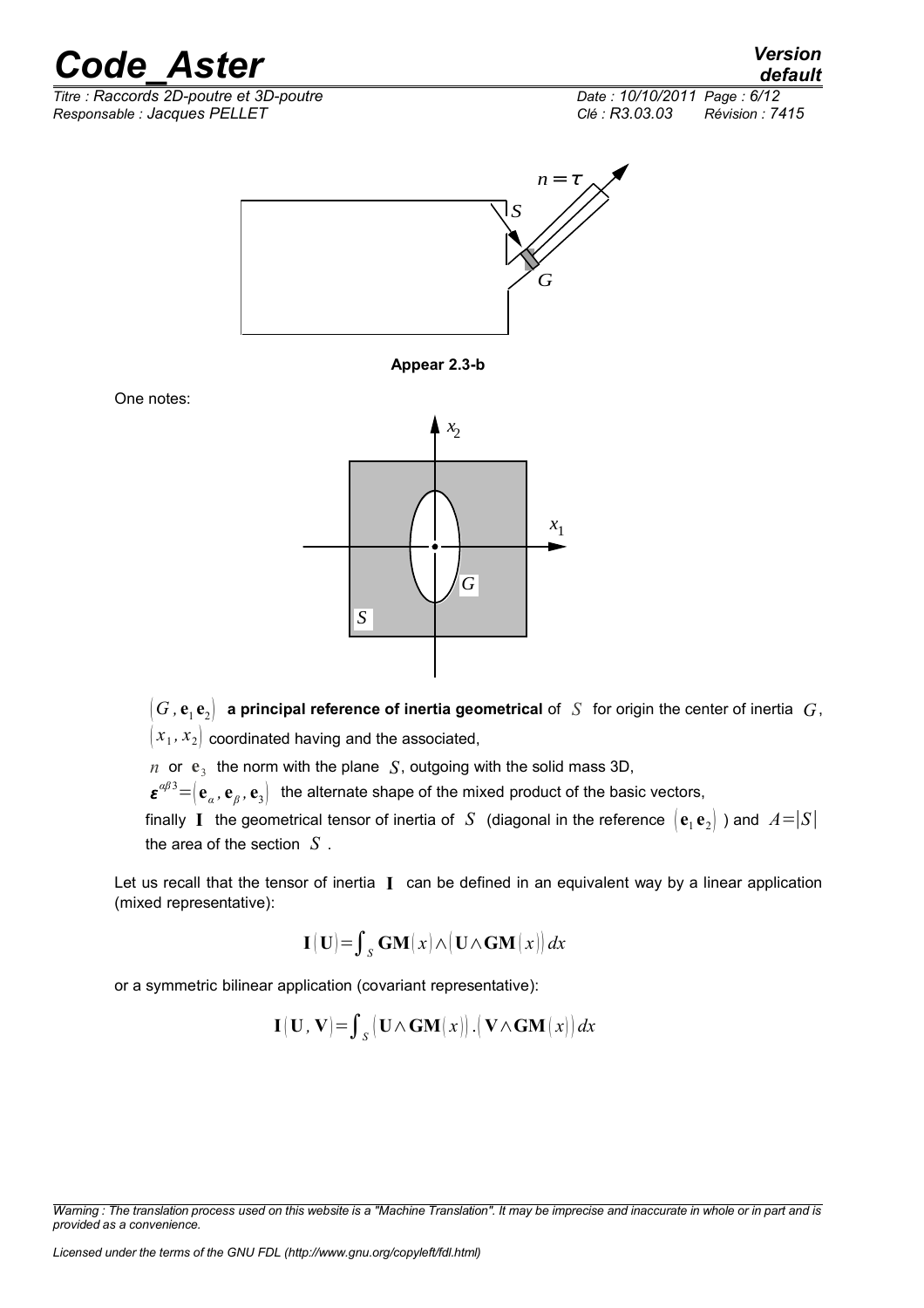*Titre : Raccords 2D-poutre et 3D-poutre Date : 10/10/2011 Page : 7/12 Responsable : Jacques PELLET Clé : R3.03.03 Révision : 7415*

These two statements will be useful, in the reference  $(G$  ,  ${\bf e}_1\,{\bf e}_2\,{\bf e}_3]\;$  the matrix representative of  $\:$  is:

$$
\begin{bmatrix} \mathbf{I} \end{bmatrix} = \begin{bmatrix} I_1 & 0 & 0 \\ 0 & I_2 & 0 \\ 0 & 0 & I_1 + I_2 \end{bmatrix}
$$

with  $I_\alpha$  geometrical main moment of inertia from  $\,S\,$  ratio with the axis  $\,|\,G$  ,  ${\bf e}_\alpha)\,$  . By convention the Greek indices take values 1 or 2.

Useful space for the fields of displacements and definite vectors forced on *S* is  $|V = L^2|S|^3$  . One introduces the space **T** of the fields associated with a torsor (defined by two vectors):

 $\mathbf{T} = |\mathbf{v} \in V / \exists | \mathbf{T}, \mathbf{\Omega}|$  tel que  $\mathbf{v} | M | = \mathbf{T} + \mathbf{\Omega} \wedge \mathbf{G} \mathbf{M}$  éq 2.3-1

For the fields of displacement of  $S$ ,  $T$  is the translation of the section (or the point  $G$ ),  $\Omega$ infinitesimal rotation and the fields **v** are displacements preserving the plane section *S* and not deformed (Assumptions of NAVIER-BERNOULLI).

For the fields of vectors forced,  $|S|T$  is the resultant F of the actions applied to *S*, and  $\mathbf{I}[\Omega]$  is the resulting moment M in *G* . The fields **v** correspond then to distributions of stresses closely connected in the section. Indeed, one a:

$$
F(\sigma) = \int_{S} s \cdot n \, dS = \int_{S} T \, dS = |S|T
$$
  

$$
M(\sigma) = \int_{S} GM(x) \wedge \sigma \cdot n \, dS = \int_{S} GM(x) \wedge (\Omega \wedge GM) \, dS = I(\Omega)
$$

One used the fact here that  $G$  is geometrical center of inertia thus:  $\int_S x_a dS = 0$  . The vectorial subspace **T** being of finished size (equal to 6) has additional orthogonal for the scalar product defined on *V* :

$$
\mathbf{T}^{\perp} = \left\{ \mathbf{v} \in V / \int_{S} \mathbf{v} \cdot \mathbf{w} \, dS = 0 \, \forall \, \mathbf{w} \in \mathbf{T} \right\}
$$
 eq 2.3-2

Is, in a more explicit way:

$$
\mathbf{T}^{\perp} = \left\{ \mathbf{v} \in V / \int_{S} \mathbf{v} \, dS = 0 \, \text{et} \, \int_{S} \mathbf{GM} \wedge \mathbf{v} \, dS = 0 \right\}
$$

Whole field of  $\mathit{V}^-$  all in all breaks up in a single way of an element of  $\mathbf{T}^-$  and an element of  $\mathbf{T}^\perp$  .

$$
\mathbf{u} = \mathbf{u}^{\mathrm{p}} + \mathbf{u}^{\mathrm{s}} \quad \mathbf{u}^{\mathrm{p}} \in \mathbf{T}, \quad \mathbf{u}^{\mathrm{s}} \in \mathbf{T}^{\perp} \tag{6q 2.3-4}
$$

*Warning : The translation process used on this website is a "Machine Translation". It may be imprecise and inaccurate in whole or in part and is provided as a convenience.*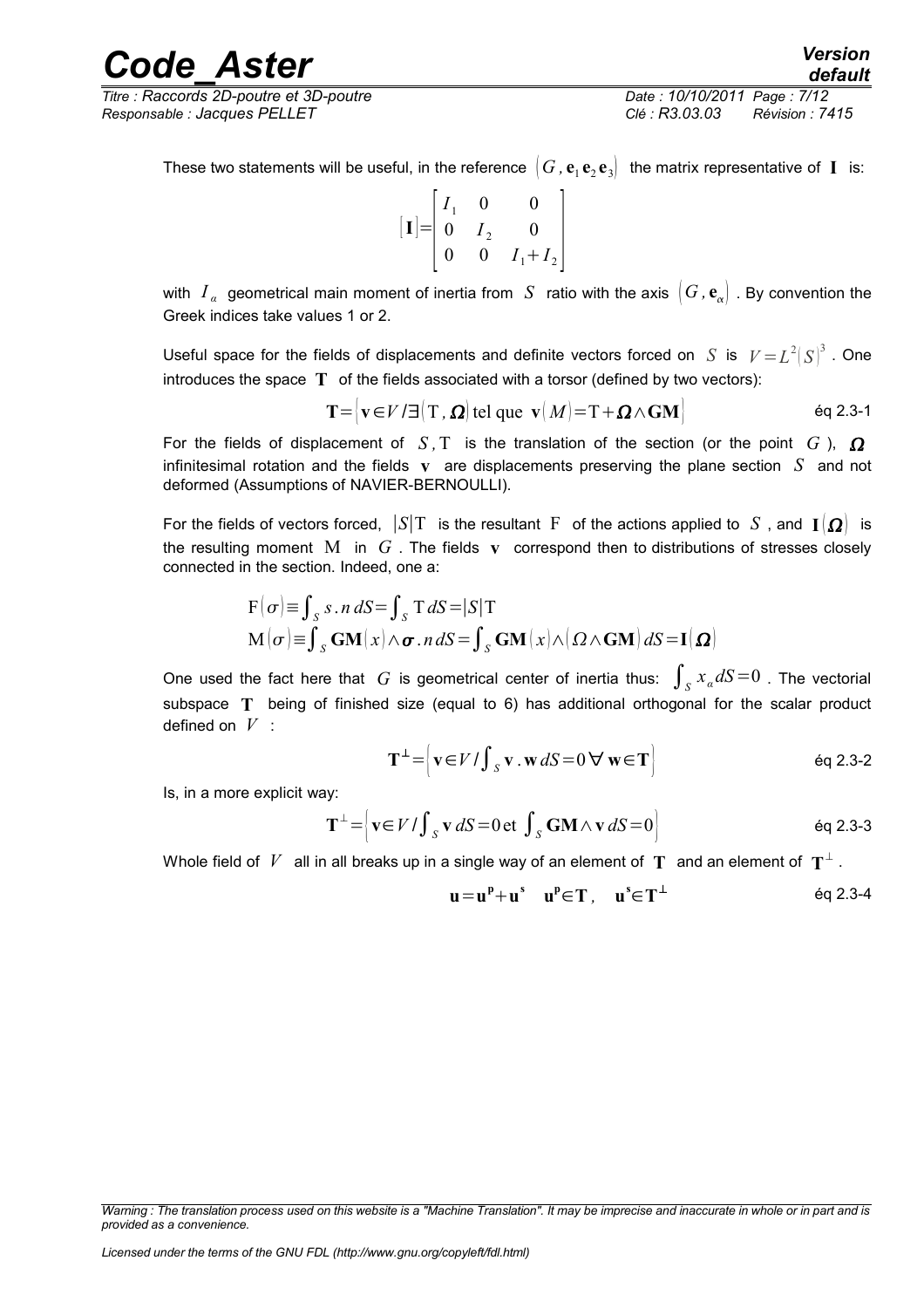*Titre : Raccords 2D-poutre et 3D-poutre Date : 10/10/2011 Page : 8/12 Responsable : Jacques PELLET Clé : R3.03.03 Révision : 7415*

*default*

One has moreover the following property:

For any couple of field 3D  $[\mathbf{u} \cdot \mathbf{v}]$  definite on *S*,

$$
u = u^p + u^s
$$

$$
\Rightarrow \int_{S} \mathbf{v} \cdot \mathbf{w} dS = \int_{S} \mathbf{v}^{p} \cdot \mathbf{w}^{p} dS + \int_{S} \mathbf{v}^{s} \cdot \mathbf{w}^{s} dS
$$
 eq 2.3-5

the following definition is thus natural:

#### **Definition:**

*One calls component of displacement of beam of a field u defined on the section the*  $\mathbf{c}$ *component*  $u^p$  of  $u$  on the subspace.

The computation of the beam part of a field 3D **u** the property of orthogonal projection takes place by means of since  $T$  and  $T^{\perp}$  are orthogonal by definition.

If one notes  $\mathbf{u}^{\text{p}}\text{=}T_{\text{u}}\text{+}\boldsymbol{\varOmega}_{\text{u}}\text{/\sqrt{GM}}$  , then:

$$
\left(\mathbf{T}_{\mathbf{u}}, \boldsymbol{\Omega}_{\mathbf{u}}\right) = \frac{\mathbf{Argmin}}{\left(\mathbf{T}, \boldsymbol{\Omega}\right)} \int_{S} \left(\mathbf{u} - \mathbf{T} - \boldsymbol{\Omega} \wedge \mathbf{GM}\right)^{2} \tag{6q 2.3-6}
$$

One will on the way note the interpretation of the component beam of **u** : it is the field of displacement of beam nearest to **u** within the meaning of the least squares. The computation minimum leads immediately to the characterization:

$$
T_{u} = \frac{1}{|S|} \int_{S} u \, dS, \qquad \Omega_{u} = I^{-1} \Big( \int_{S} GM \wedge u \, dS \Big) \qquad \text{eq 2.3-7}
$$

the kinematical condition of connection sought is thus the following linear constraint between the field 3D on *S* and the elements of the torsor of displacement of the beam in *G* :

$$
|S|T - \int_S \mathbf{u} dS
$$
,  $I(\Omega) - \int_S \mathbf{GM} \wedge \mathbf{u} dS = 0$  \t\t\t\t $\text{eq } 2.3-8$ 

### **2.4 Statement of the static condition of connection**

<span id="page-7-0"></span>While returning to the weak formulation of the equilibrium of the interface [éq 2.2-1], one can deduce from them the requirements and sufficient from static connection. Indeed, there a:

$$
\int_{S} \sigma \cdot n \cdot \mathbf{v} \, dS = \mathbf{R} \cdot \mathbf{T}_{v} + \mathbf{M} \cdot \mathbf{\Omega}_{v} \qquad \forall \mathbf{v} \in V \qquad \text{Eq 2.4-1}
$$

*Warning : The translation process used on this website is a "Machine Translation". It may be imprecise and inaccurate in whole or in part and is provided as a convenience.*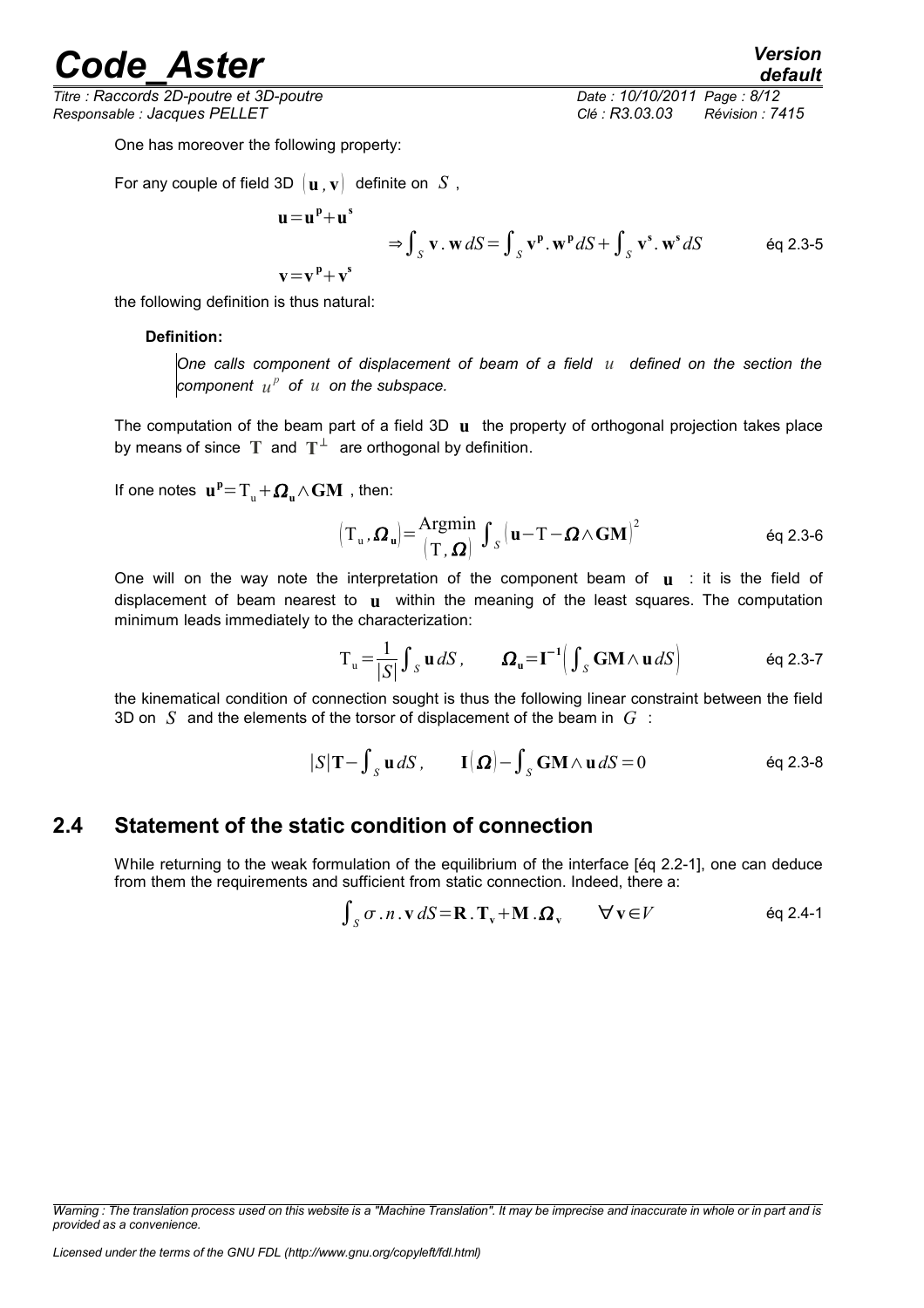*Code\_Aster Version Titre : Raccords 2D-poutre et 3D-poutre Date : 10/10/2011 Page : 9/12*

*Responsable : Jacques PELLET Clé : R3.03.03 Révision : 7415*

Thanks to the statements [eq 2.3-7] and the decomposition of space  $V$ , and the property [eq 2.3 - 5], one are immediately the three equations:

$$
F = \int_{S} \sigma \cdot n \, dS
$$
  
\n
$$
M = \int_{S} \mathbf{GM}(x) \wedge \sigma \cdot n \, dS
$$
  
\n
$$
(\sigma \cdot n)^{\sigma} = 0 \quad \text{ou de mani Eère Eequivalence} \quad \int_{S} \sigma \cdot n \cdot \mathbf{v} \, dS = 0 \quad \forall \mathbf{v} \in T^{\perp} \quad \text{éq the 2.4-2}
$$

conditions of static connection are thus:

transmission of the torsor of the forces of beam, (satisfied the property P1),

nullity of the complementary part ("not beam") of the field of vector forced 3D on the section of solid 3D (satisfied the property P2).

One will also notice static and kinematical symmetry (P3 property) since the conditions of connection are also interpreted like:

- equality within the meaning of the least squares between displacement 3D and the displacement of the beam,
- the equality within the meaning of the least squares between the field of vector forced and the end cells of the torsor of the forces of beam.

## **2.5 Establishment of the method of connection**

<span id="page-8-0"></span>For each connection, the user must define:

- S: the trace of the section of the beam on the solid mass 3D: it does it by key keys  $MAILLE_1$ and/or GROUP MA 1; i.e. it meshes gives the list of (*lma*) surface (affected of elements "edge" of modelization 3D) which represents this section geometrically.
- P: a node (key word NOEUD 1 or GROUP NO 1) carrying the 6 classical degrees of freedom of beam: *DX DY DZ DRX DRY* , *DRZ*

#### **Note:**

*the node P can be a node of beam element or of discrete element, the list of meshes lma must represent the section of the beam exactly. It is an important stress for the mesh.*

For each node, the program calculates the coefficients of the 6 linear relations [éq 2.3-8] which connect:

6 degrees of freedom of the node *P* , with the degrees of freedom of **all** the nodes of *lma* .

These linear relations will be dualisées, like all the linear relations resulting for example from key word LIAISON DDL of AFFE CHAR MECA.

*Warning : The translation process used on this website is a "Machine Translation". It may be imprecise and inaccurate in whole or in part and is provided as a convenience.*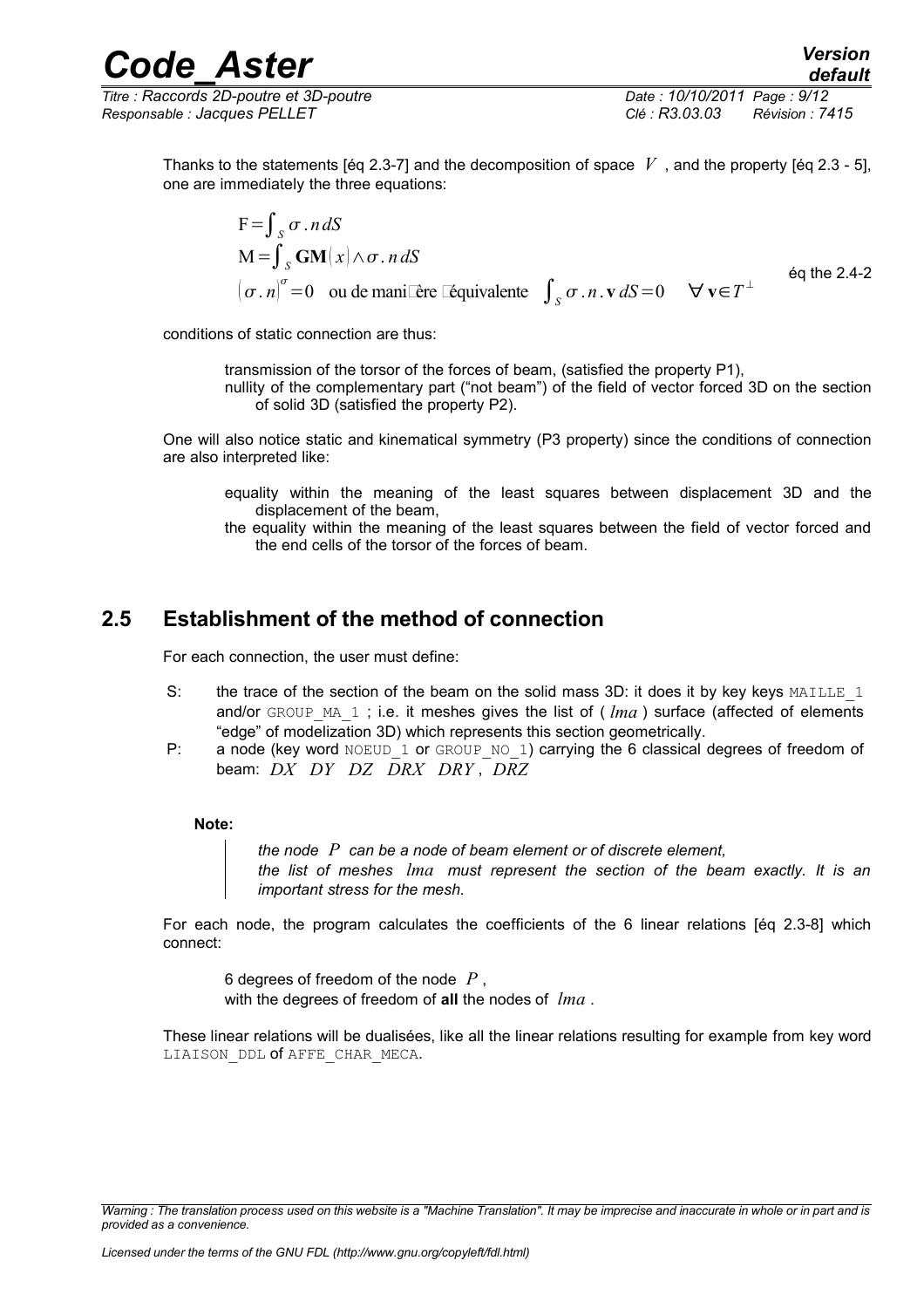*Titre : Raccords 2D-poutre et 3D-poutre Date : 10/10/2011 Page : 10/12 Responsable : Jacques PELLET Clé : R3.03.03 Révision : 7415*

The computation coefficients of the linear relations is done in several stages:

- computation of elementary quantities on the elements of *lma* : (OPTION: CARA\_SECT\_POUT3)
- surface =  $\int_{e^{lt}} 1$ ;  $\int_{e^{lt}} x$ ;  $\int_{e^{lt}} y$ ;  $\int_{e^{lt}} x^2$ ; ...

summation of these quantities on  $|S|$  from where the computation of:

- $A=|S|$
- position of *G*
- tensor of inertia  $\Omega$
- knowing *G* , elementary computation on the elements of *lma* : (OPTION: CARA\_SECT\_POUT4)

$$
\int_{\text{elt}} Ni \, ; \int_{\text{elt}} xNi \, ; \int_{\text{elt}} yNi \, ; \int_{\text{elt}} zNi \quad \text{où} : \quad \frac{GM = [x, y, z]}{Ni = \text{fonctions de forme de l'élé\_ment}}
$$

"assembly" of the terms calculated above to obtain of each node of lma, coefficients of the terms of the linear relations.

## <span id="page-9-1"></span>**3 The connection 2D-beam**

### **3.1 Purpose**

<span id="page-9-0"></span>As for the connection 3D/poutre, the purpose is to be able to represent part of a slender structure complexes ([Figure 3.1-a]) by a beam of which the part to be analyzed is relatively "far". The goal of schematization by a beam is 2D to bring realistic boundary conditions to edges of the part modelled and with a grid in continuum. These boundary conditions can be brought by a beam, but also by discrete elements. The connection 2D/poutre must thus meet the following requirements:

- **P1** Power to transmit the forces of beam to the mesh 2D
- **P2** not to generate "parasitic" stresses (even of stress concentration), because it would then be necessary to place the connection far from the zone to be sufficiently analyzed so that these disturbances are attenuated in the zone of study.
- **P3** not to support the kinematical conditions or the static conditions of connection one compared to the other. It must be equivalent to bring back a load vector force or of displacement to the limits of the field 2D.
- **P4** Admettre unspecified behaviors on both sides of connection (elasticity, plasticity…) and to also allow a dynamic analysis.



#### **approach:**

As for the connection 3D/poutre, one 2D breaks up the field of displacement into a part "beam" and a "complementary" part. This leads us to define the conditions of kinematical connection between the beam and structure 2D like the equality of displacement of beam and the beam part of the field of

*default*

*Warning : The translation process used on this website is a "Machine Translation". It may be imprecise and inaccurate in whole or in part and is provided as a convenience.*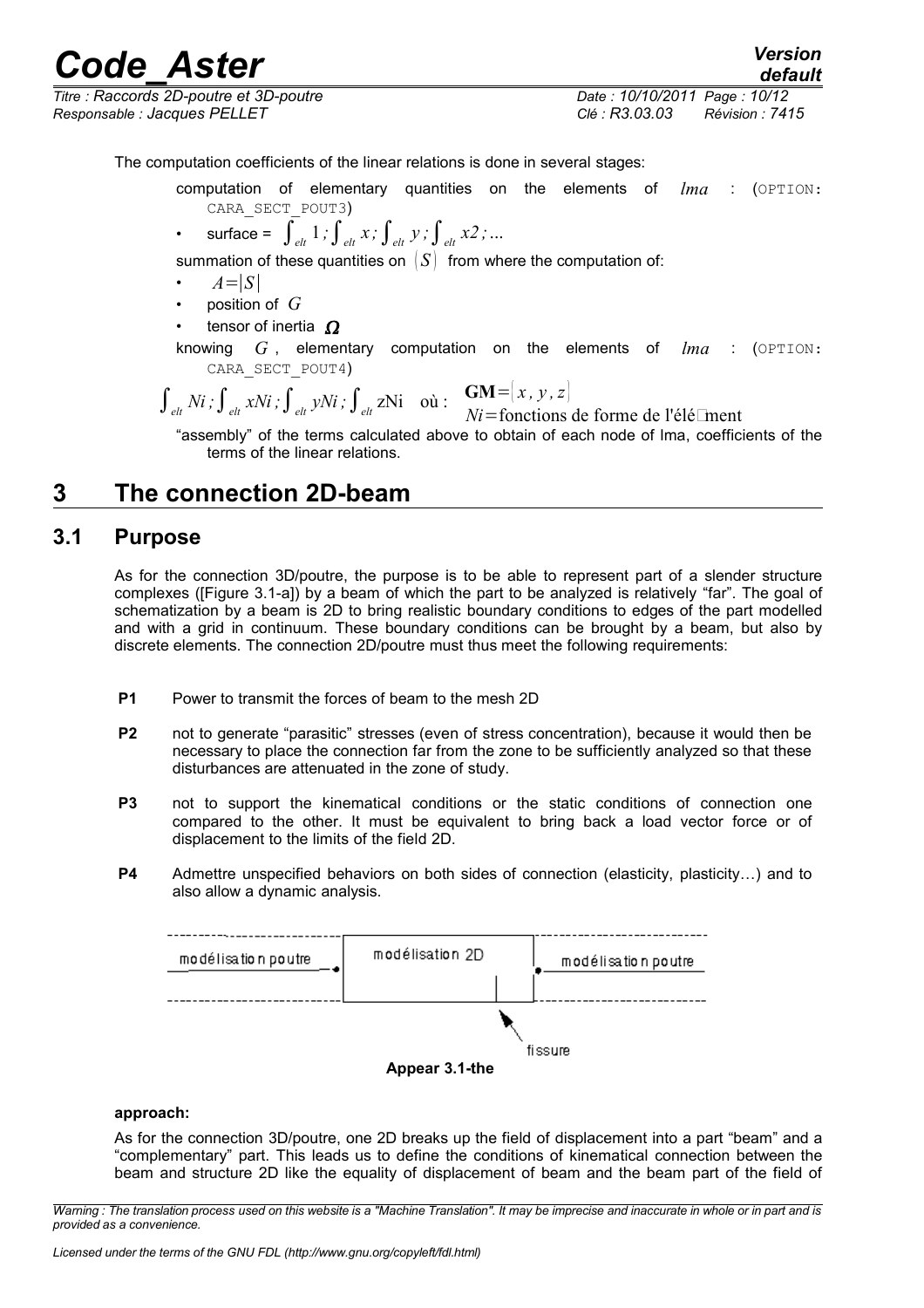*Titre : Raccords 2D-poutre et 3D-poutre Date : 10/10/2011 Page : 11/12*

*default*

*Responsable : Jacques PELLET Clé : R3.03.03 Révision : 7415*

displacement 2D. Once this made, one then interprets in static term the conditions of connection and one to reach the conditions of static connection thus.

*Code\_Aster Version*

The reader is invited to consult paragraph [2](#page-2-2) which describe[s](#page-2-2) 3D-beam ) explicitly the method of the approach opposite. He will easily establish the link with the case 2D.

## **3.2 Establishment of the method of connection**

<span id="page-10-0"></span>For each connection, the user must define:

- S: The edge of surface 2D: it is done by key keys  $MAILLE$  1 and/or GROUP MA 1; i.e. it meshes gives the list of ( *lma* ) linear (affected of elements "edge" of modelization 2D) which represents this section geometrically.
- P: a node (key word NOEUD 1 or GROUP NO 1) carrying the 3 classical degrees of freedom of beam: *DX DY* , *DRZ*

#### **Note:**

*the node P can be a node of beam element or of discrete element, the list of meshes lma must represent the section of the beam.* 

For each node, the program calculates the coefficients of the 3 linear relations [éq 2.3-8] which connect:

3 degrees of freedom of the node *P* , with the degrees of freedom of **all** the nodes of *lma* .

These linear relations will be dualisées, like all the linear relations resulting for example from key word LIAISON DDL of AFFE CHAR MECA.

The computation coefficients of the linear relations is done in several stages:

- computation of elementary quantities on the elements of *lma* : (OPTION: CARA\_SECT\_POUT3)
- $\int_{e^{lt}}^{e^{lt}} 1$ ;  $\int_{e^{lt}}^{e^{lt}} x$ ;  $\int_{e^{lt}}^{e^{lt}} y$ ;  $\int_{e^{lt}}^{e^{lt}} x^2$ ;  $\int_{e^{lt}}^{e^{lt}} y^2$

summation of these quantities on edge  $|S|$  from where the computation of:

- $A=|S|$
- position of *G*
- tensor of inertia  $\Omega$
- knowing *G* , elementary computation on the elements of *lma* : (OPTION: CARA\_SECT\_POUT4)

$$
\int_{\text{elt}} Ni \, ; \int_{\text{elt}} xNi \, ; \int_{\text{elt}} yNi \, ; \quad \text{où} : \quad \frac{GM = |x, y|}{Ni = \text{functions de forme de l'élément}}
$$

"assembly" of the terms calculated above to obtain of each node of *lma* , coefficients of the terms of the linear relations.

*Warning : The translation process used on this website is a "Machine Translation". It may be imprecise and inaccurate in whole or in part and is provided as a convenience.*